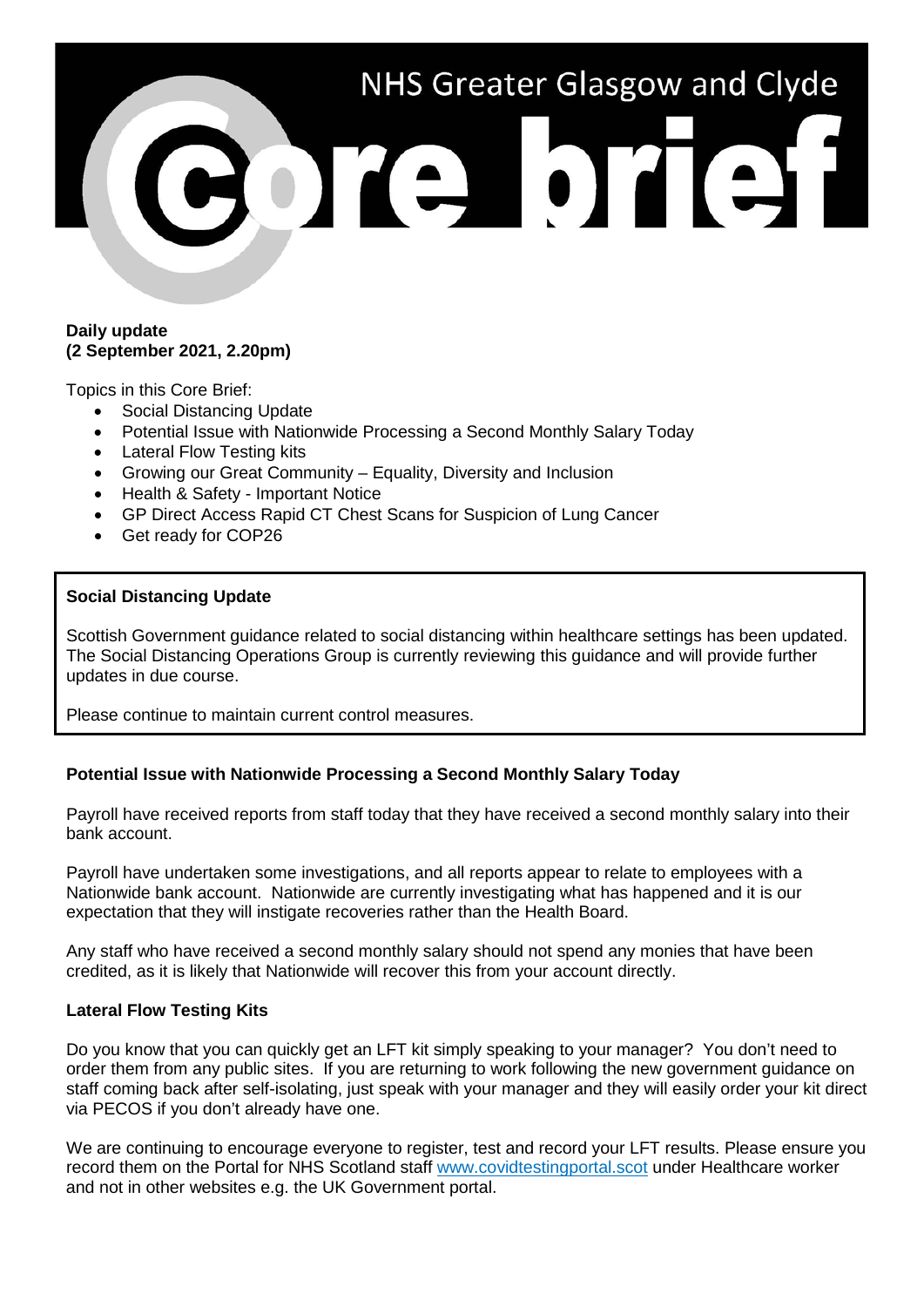New Lateral Flow kits called Orient Gene, with seven tests per box are coming into circulation for Health and Social Care staff. However, in NHSGGC we still have plenty of supply of the current Innova kits (with 25 tests) and will continue to distribute these in the coming months. When our supply of Innova kits ceases we will move onto Orient Gene and will inform you what is required before issuing. If you work with colleagues in other public sector bodies they may already be using Orient Gene, however please continue to use Innova at this stage.

By regularly testing and reporting results we are continuing to ensure we do all we can to keep everyone safe.

# **Growing our Great Community – Equality, Diversity and Inclusion**

We are delighted to launch our new HR Connect Equality, Diversity and Inclusion pages which you can view by [clicking here.](https://www.nhsggc.org.uk/working-with-us/hr-connect/growing-our-great-community-through-equality-diversity-and-inclusion/)

Over recent months, we have been encouraging feedback regarding the type of information that could be included on our HR Connect Equality, Diversity and Inclusion pages.

All feedback and ideas shared have been taken on board, and the content of the [new pages](https://www.nhsggc.org.uk/working-with-us/hr-connect/growing-our-great-community-through-equality-diversity-and-inclusion/) has been developed collaboratively through the Workforce Equality Group (WEG) and some members of our Staff Equality Forums/Networks. Thank you very much to everyone who has contributed so far.

We are committed to continuous improvement and if you think there could be further improvements to the pages please email your ideas to us at: [ggc.staffexperience@ggc.scot.nhs.uk](mailto:ggc.staffexperience@ggc.scot.nhs.uk)

If you would like to join one of the [Staff Forums or Networks,](https://www.nhsggc.org.uk/working-with-us/hr-connect/growing-our-great-community-through-equality-diversity-and-inclusion/staff-forums-networks/) or are already a member and would like to share some feedback with regard to the value and impact of this, please also please get in touch via the respective [LGBTQ+ Forum,](https://www.nhsggc.org.uk/working-with-us/hr-connect/growing-our-great-community-through-equality-diversity-and-inclusion/staff-forums-networks/lgbtqplus-staff-forum/) [BME Network](https://www.nhsggc.org.uk/working-with-us/hr-connect/growing-our-great-community-through-equality-diversity-and-inclusion/staff-forums-networks/bme-staff-network/) or [Staff Disability Forum](https://www.nhsggc.org.uk/working-with-us/hr-connect/growing-our-great-community-through-equality-diversity-and-inclusion/staff-forums-networks/staff-disability-forum/) by visiting their pages.

You can view our Workforce Equality Action Plan 2021 – 2022: Growing our Great Community [here.](https://www.nhsggc.org.uk/media/267878/20210527-revised-workforce-equality-action-plan-final-cmt-approved-word.pdf)

Thank you for your continued support towards building a Better Workplace.



## **Health & Safety - Important Notice**

# **Face Fit Testing - Changes to recording staff details**

The current process requires the tester to input one of three unique identifier for staff (eESS, National Insurance (NI) or pay role numbers).

**The new process** requires the tester to input one unique identifier, this **must be** the staff members NI number.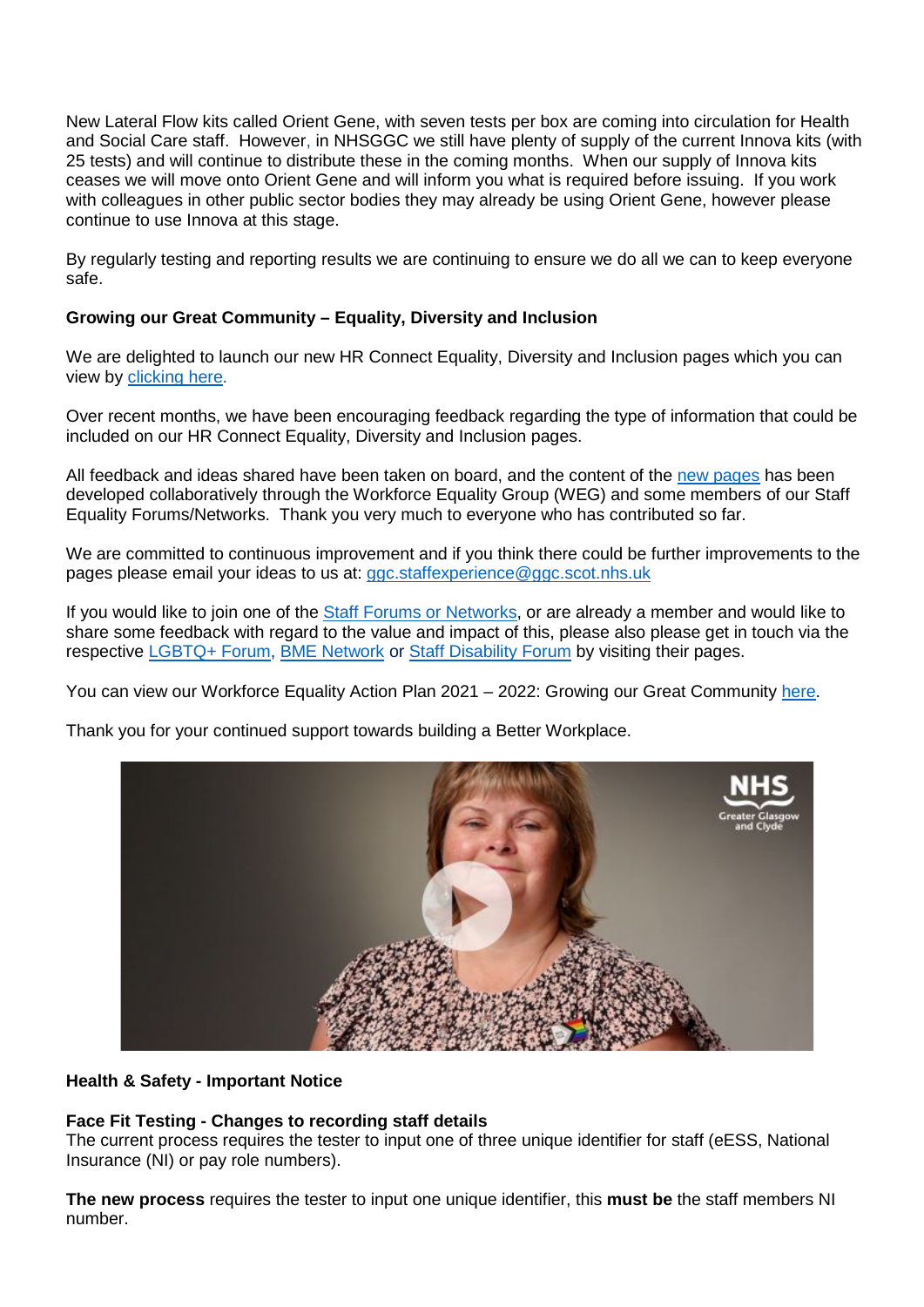The new process will be implemented on Monday 20 September.

## **For Staff attending Face Fit Testing:**

It is essential that staff bring their NI number with them to the fit test to ensure their fit test can be recorded appropriately. The face fit test cannot be conducted without this information.

## **For All Local Face Fit Testers:**

If staff cannot produce their NI number the face fit test should not be conducted.

## **For Managers:**

Please ensure that staff presenting for face fit testing are able to provide their NI number.

This information is input into the Face Fit Test Employees Form and enables a recoverable record of the fit test. Failure to provide this information will result in test being cancelled.

# **GP Direct Access Rapid CT Chest Scans for Suspicion of Lung Cancer**

The earlier lung cancer is found, the easier it is to treat. Rapid investigation of new or changing symptoms in patients with a history of smoking helps detect cancer earlier and can save lives.

NHSGGC have worked hard to improve rapid access to CT scans and to dedicated PETCT scans across the health board for patients referred to our hospitals with suspicion of lung cancer.

Following a successful pilot, NHSGGC have now rolled out a new referral pathway that gives GPs direct access to rapid CT chest scans across the health board area. This is for patients with persistent symptoms where there is a suspicion of lung cancer but a chest X-Ray is normal or equivocal. For the first time GPs can now directly request a CT scan without first referring to secondary care. The aim is to improve patient experience and outcomes by quickly excluding lung cancer as a cause for their symptoms for the majority of patients, with minimal disruption to their lives and led by their own GP, whilst detecting cancer at the earliest opportunity for others.

Further details of the pathway can be found at: [https://www.nhsggc.org.uk/about-us/professional-support](https://www.nhsggc.org.uk/about-us/professional-support-sites/referral-guidelines/cancer-services/)[sites/referral-guidelines/cancer-services/](https://www.nhsggc.org.uk/about-us/professional-support-sites/referral-guidelines/cancer-services/)

A webinar on the pathway was held on Tuesday 31 August 2021. A copy of the webinar can be accessed via the above link or Louise Murphy – details below.

For any queries email: *Louise.Murphy@ggc.scot.nhs.uk or [Joris.VanDerHorst@ggc.scot.nhs.uk](mailto:Joris.VanDerHorst@ggc.scot.nhs.uk)* 

# **Get ready for COP26**

Glasgow is preparing to host the United Nation's climate change conference known as COP26, as delegates from around the world prepare to meet to discuss safeguarding the future of the planet and reversing the climate crisis.



The summit will take place at the Scottish Event Campus (SEC) from 31 October to 12 November.

The conference will welcome around 120 world leaders and more than 20,000 delegates are also expected in the city. With the focus on Glasgow, it's important that we do all we can to lead more sustainable lives with associated health and wellbeing benefits.